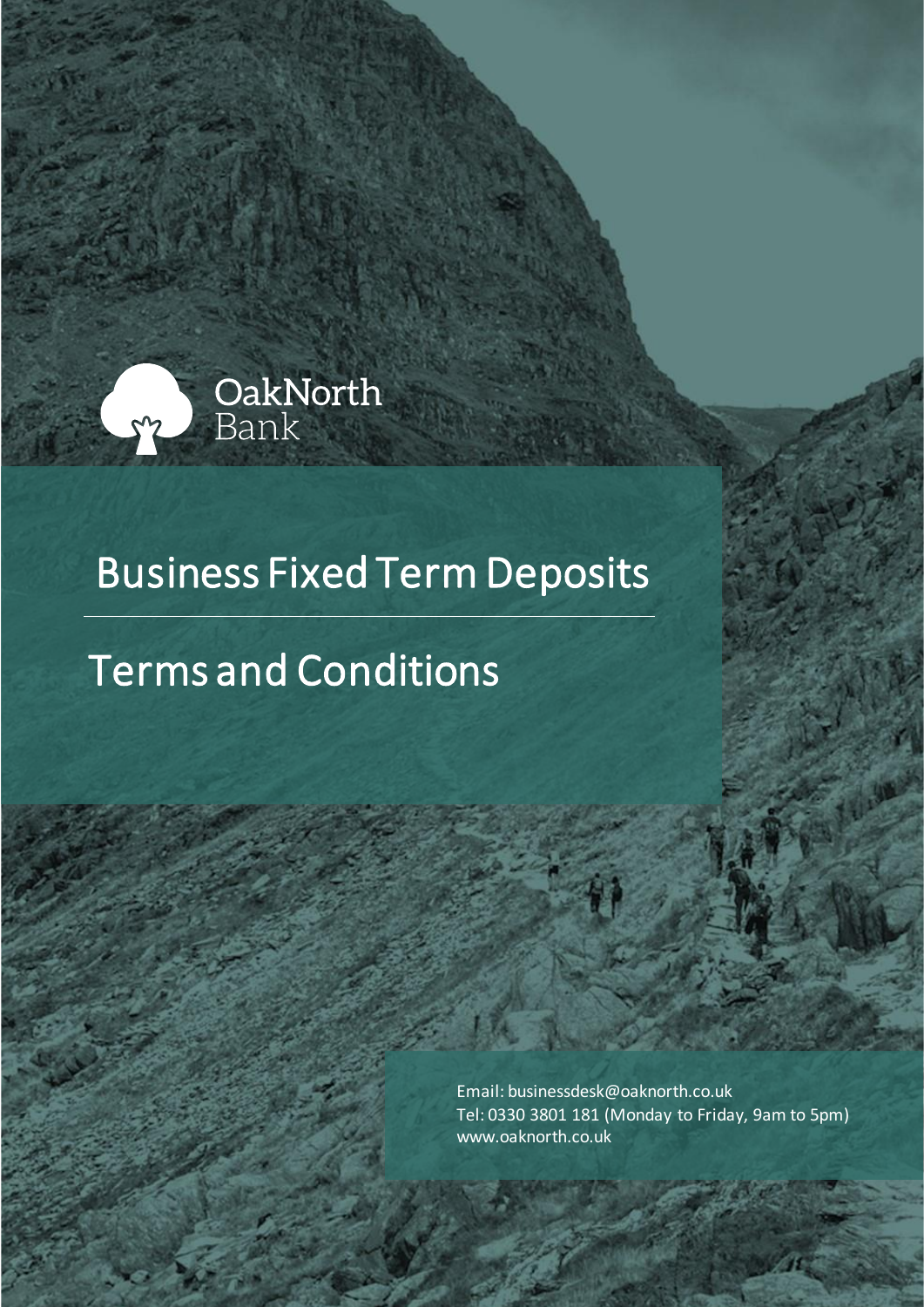

## Contents

| 1.  |  |
|-----|--|
| 2.  |  |
| 3.  |  |
| 4.  |  |
| 5.  |  |
| 6.  |  |
| 7.  |  |
| 8.  |  |
| 9.  |  |
| 10. |  |
| 11. |  |
| 12. |  |
| 13. |  |
| 14. |  |
| 15. |  |
| 16. |  |
| 17. |  |
| 18. |  |
| 19. |  |
|     |  |
| 20. |  |
| 21. |  |
| 22. |  |
| 23. |  |
| 24. |  |
| 25. |  |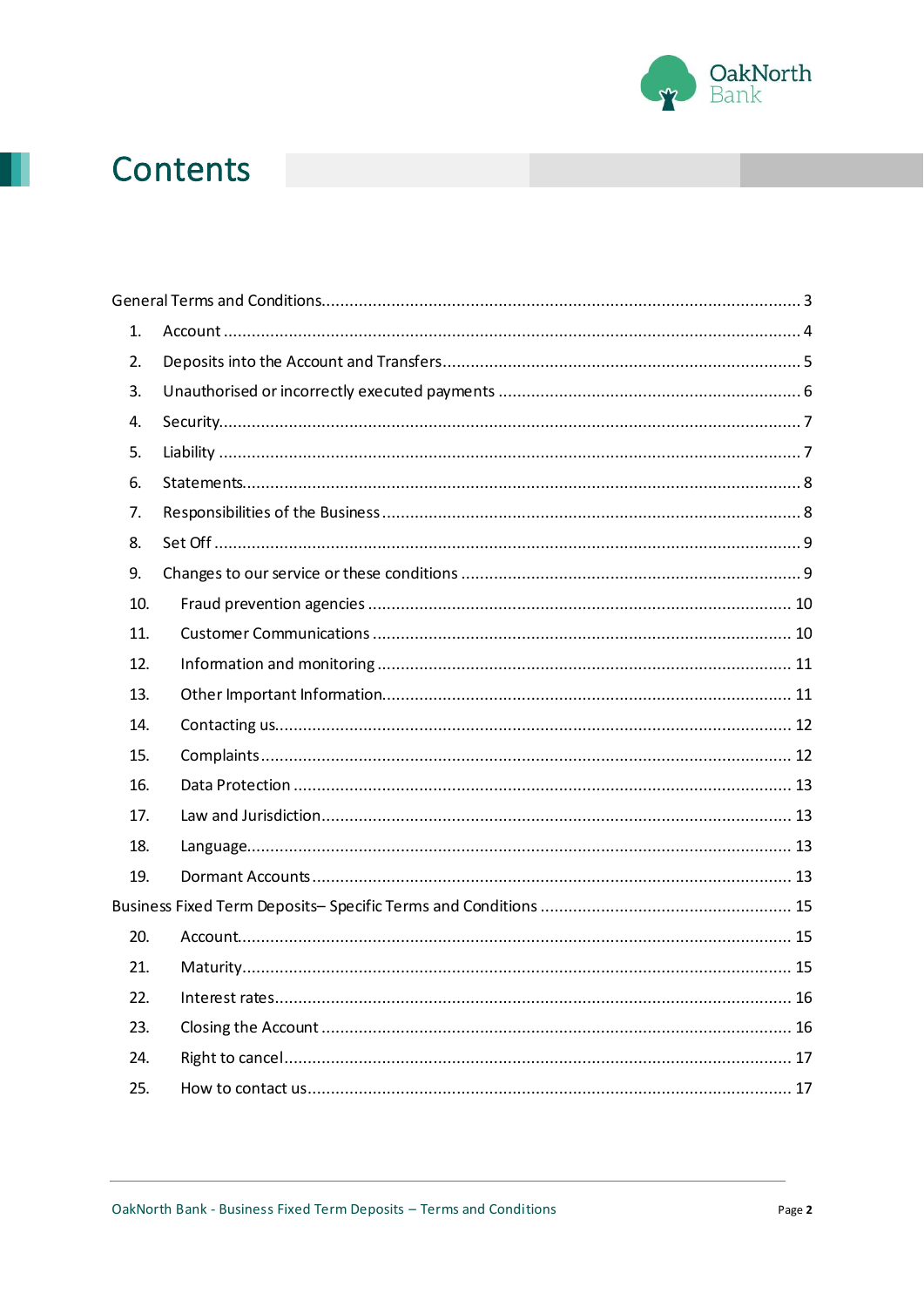

### <span id="page-2-0"></span>**General Terms and Conditions**

It is important that the Business has read and understands these terms and conditions (the "General **Terms and Conditions"**) as they contain important information which relates to its Account. The General Terms and Conditions (and for certain products, the Specific Terms and Conditions), the online application and the OakNorth [Privacy Notice](https://www.oaknorth.co.uk/privacy-notice/privacy-notice-deposit-products/) together form the agreement ("Agreement") between the Business and us, OakNorth Bank plc ("OakNorth"). Altogether, they set out the features of OakNorth's Business Savings Products, they explain how these products work and what our responsibilities and those of the Business are once the Business opens an Account with us.

If there is a conflict between our Business Savings Products' General Terms and Conditions and the Business Savings Products' Specific Terms and Conditions for your product, the Specific Terms and Conditions will prevail.

"Account"means the OakNorth deposit account for the Business.

"Business", "you" or "your" means the legal entity identified in the online application.

"Micro-enterprise" means an enterprise which: (a) employs fewer than 10 people; and (b) has a turnover or annual balance sheet that does not exceed Euro 2 million.

"Regulatory System" means the arrangements for regulating a firm or other person under the Financial Services and Markets Act 2000, in or under the Consumer Credit Act 1974 and as otherwise defined in the Handbook of the Financial Conduct Authority.

"We", "us", "our" and "OakNorth" means OakNorth Bank plc, a company registered in England and Wales under company number 08595042 and whose registered office is at: OakNorth Bank plc, 57 Broadwick Street, London W1F 9QS.

Where there is reference in these General Terms and Conditions to a business day, it means any day other than Saturday, Sunday or a bank holiday in England and Wales.

The Business may ask us at any time while it has an Account with us to provide the Business with the information contained in these General Terms and Conditions.

OakNorth is authorised by the Prudential Regulation Authority and regulated by the Financial Conduct Authority and the Prudential Regulation Authority (Financial Services Register No. 629564).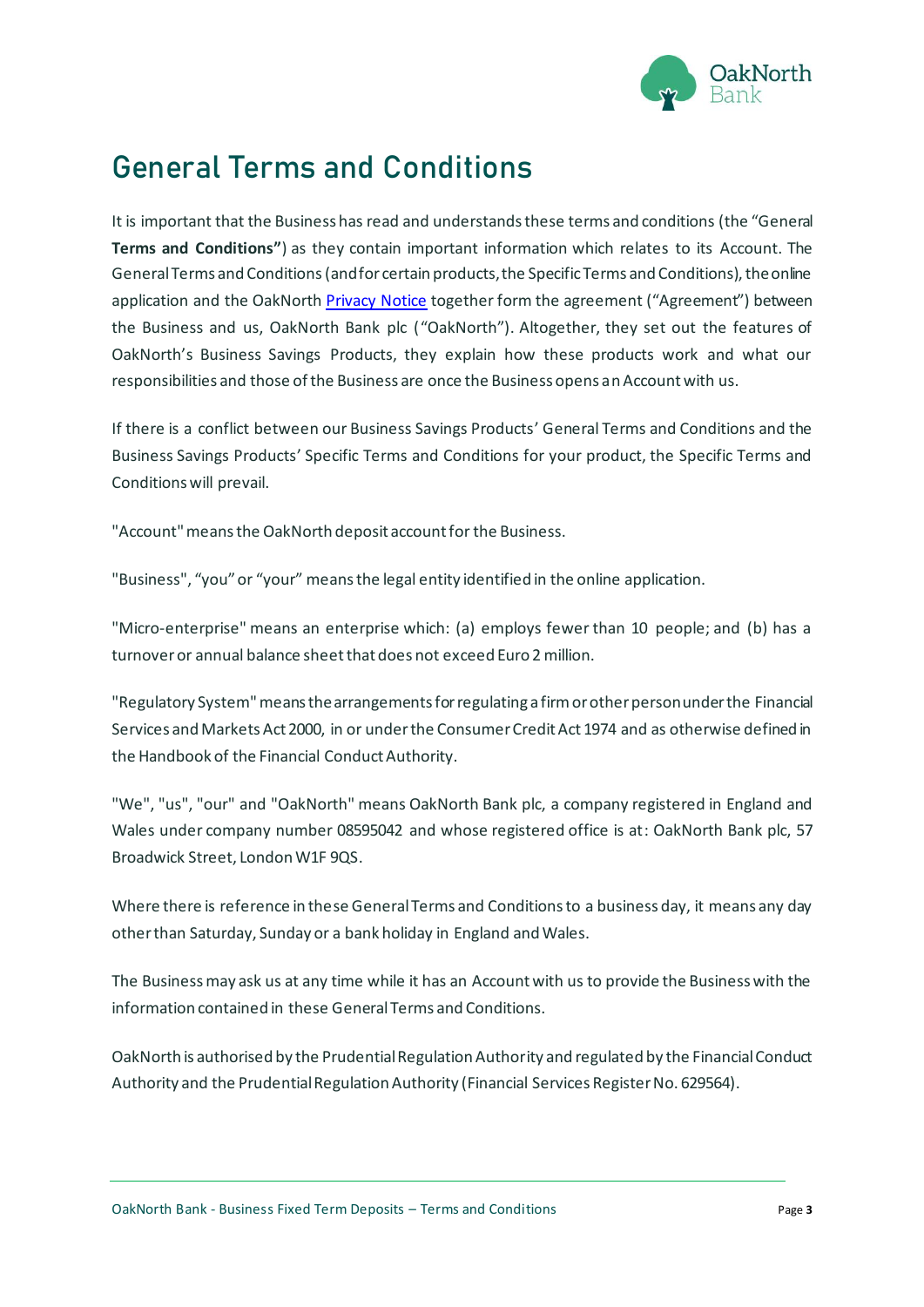

#### <span id="page-3-0"></span>1. **Account**

- 1.1. OakNorth Business Savings Products are only available to UK incorporated Limited Companies and Limited Liability Partnerships that:
	- 1.1.1. have been registered in the UK for at least three years; and
	- 1.1.2. are registered with HMRC to pay tax in the UK; and
	- 1.1.3. are not engaged in any of the following activities: oil or gas production; leather tanning; manufacturing, dressing or dyeing of fur; armaments; defence activities; wholesale or recovery of waste or scrap; banking or credit; trade finance; insurance or pensions activities; gambling or betting activities or in any unlawful activities. Some additional restricted activities which are not listed above may also apply.
- 1.2. The business entity stated on the online application is the Business and deemed to be the Account holder and is liable to OakNorth under the Agreement. The Business warrants that the individual who completes the online application for the Account and accepts these General Terms and Conditions is authorised by the Business to enter into the Agreement and that the Business will be bound by the Agreement.
- 1.3. The Account must only be used for funds belonging to the Business and the funds must be unencumbered. The Account must not be used to deposit personal funds of any individual connected with the Business or funds belonging to the customers of the Business. If we reasonably believe the Account to hold such funds, we reserve the right in our sole discretion to close the Account with immediate effect and return any funds to the nominated bank account held on file.
- 1.4. We will require information on key individuals including directors and shareholders (in the case of limited companies), members (in the case of limited liability partnerships) and other users connected with the Account. All directors and significant shareholders (in the case of limited companies), members (in the case of limited liability partnerships) and other users connected with the Account must be over 18 years of age, UK residents and liable to pay tax in the UK. Significant shareholders are defined as beneficial owners with shareholding equal to or greater than 25% of the Business (in the case of limited companies).
- 1.5. The Business is required to notify us promptly if there are any changes to the directors or shareholders (in the case of limited companies) or members (in the case of limited liability partnerships) of the Business or if there is any change in their tax residency status. In addition, the Business will be required to provide us, promptly, with other information that we may require from time to time, including identification requirements that the Business is required to keep us up to date with at all times.
- 1.6. We are obliged to confirm the true identity of all users connected with the Account. If we cannot confirm their true identity, we may refuse the application to open an account and refuse to accept a deposit from you without giving a reason.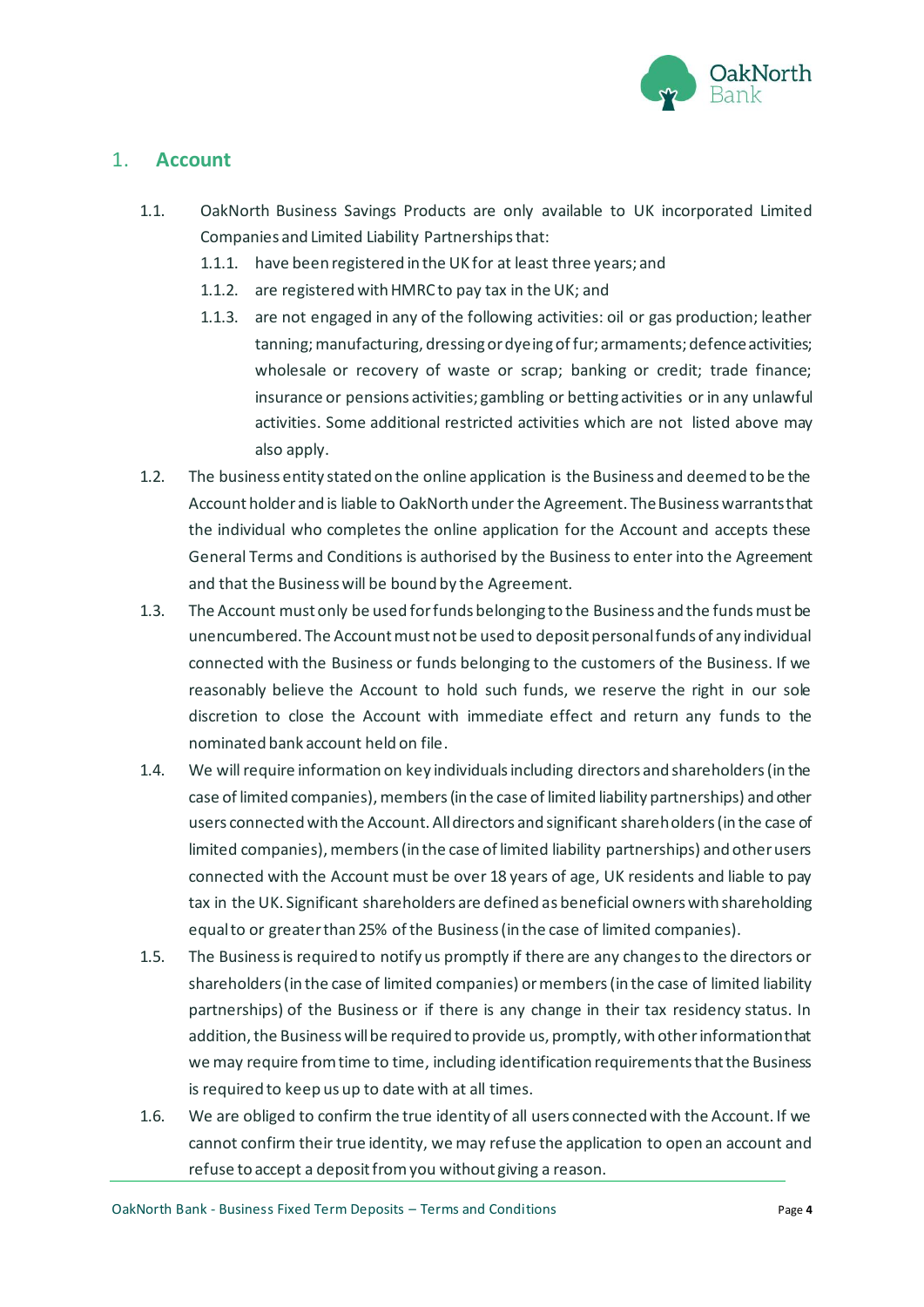

- 1.7. The Business warrants that all the information it provides to us is complete, accurate and correct.
- 1.8. The currency of the Account will be the Pound sterling and deposit(s) will only be accepted if they are in this currency.
- 1.9. The minimum deposit required to open the Account is £10,000.
- 1.10. The maximum deposit into a single Account with us is £1,000,000. The maximum amount that the Business will be allowed to hold in deposits with us across multiple accounts is £1,000,000.
- 1.11. The Business cannot overdraw or borrow on the Account.
- 1.12. If the Business's application to open an Account is approved, there will be a maximum period of 14 calendar days to fund the Account from the date of approval. If the Account is not funded with the minimum deposit (as referred to in section 1.9 above) within 14 calendar days, it will be closed.
- 1.13. Details of our [current interest rates](https://www.oaknorth.co.uk/business-savings/) are available online and the rates fluctuate from time to time. Details of the interest rates applicable to your Account(s) can be found on your deposit statement via online banking or you ca[n contact us](https://www.oaknorth.co.uk/resources/get-in-touch/) to find out more.
- 1.14. It is a condition of the Agreement that you will not: (a) act abusively, offensively or violently towards our staff; (b) become bankrupt; (c) act dishonestly with us; (d) use your Account for a dishonest, fraudulent or unlawful purpose; or (e) act in a way that gives rise to a reasonable suspicion of fraud or criminal activity. If you do any of these things, we will regard that as a serious breach of the Agreement between us; and we may close your Account immediately. We may also close your Account immediately, if we reasonably consider that (a) any one of the directors of the Business, significant shareholders or designated members of the Business no longer meet our eligibility requirements (as per section 1.1); or (b) it would be unlawful for us to keep; or (c) we would breach our obligations under the Regulatory System if we kept, your Account open. OakNorth are under no obligation to disclose to you the reason(s) for closing your account.
- 1.15. If the Business breachesthe Agreementin any otherway, we may also close the Account by giving the Business 14 days written notice of our intention to do so. Please refer to relevant section(s) of the Specific Terms & Conditions for more detail.

#### <span id="page-4-0"></span>**2. Depositsinto the Account and Transfers**

2.1. We will only accept cheques or bank transfersfrom a UK bank account held in the name of the Business. For bank transfers, the payment must come from the nominated bank account (as specified in the application) which must be in the name of the Business; any payments coming from a different account other than the nominated bank account may not be accepted. Cheques and banker's drafts are also accepted and must be made payable to OakNorth Bank plc. Cheques must include the name of the Business and Account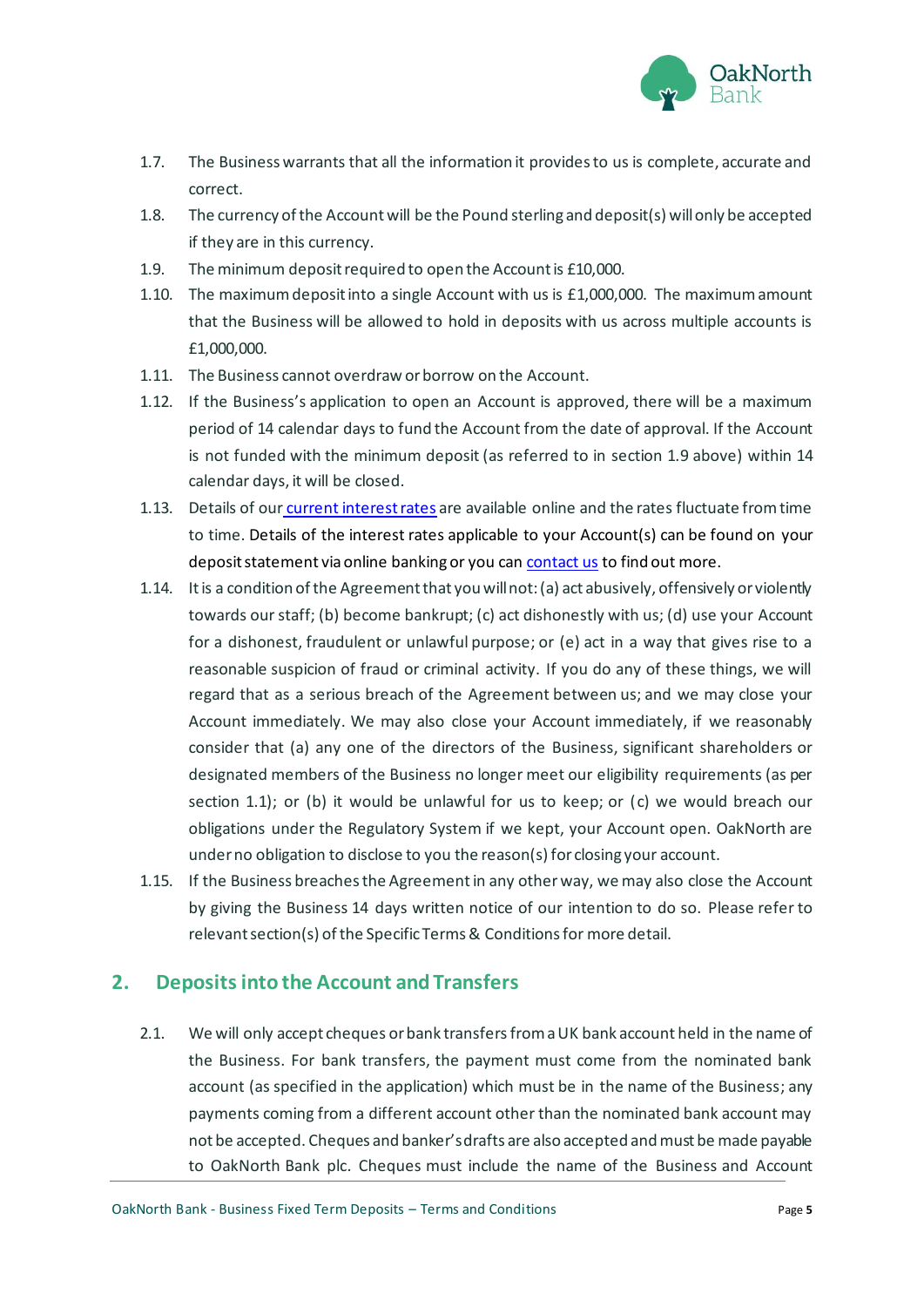

number on the reverse. For banker's drafts your bank must type the full name of the Business, nominated bank account number and nominated bank account sort code (as specified in your application) on the front of the banker's draft; banker's drafts must also include the Account number on the reverse.

- 2.2. Deposits funded by online transfers will be credited to the Account and interest will begin accruing on the minimum daily balance no later than one business day from when we receive your funds. Deposits funded by cheque or banker's draft will normally be credited to the Account, not more than 2 business days after the business day we receive the cheque or bankers draft(unless the cheque is not made out correctly, in which case it may take longer or a new cheque may be requested). Interest will begin accruing on the minimum balance (for Fixed Term Deposits) and end of day balance (for Easy Access and Notice Accounts) of the day we credit your Account.
- 2.3. Transfers from your Account can only be made to your nominated bank account.

#### <span id="page-5-0"></span>**3. Unauthorised or incorrectly executed payments**

- 3.1. If a payment is fraudulently or mistakenly paid into your Account, it may be removed from your Account later at our sole discretion.
- 3.2. If an unauthorised or incorrectly executed payment transaction occurs, the Business is entitled to rectification, provided the Business notifies us without undue delay on becoming aware of the transaction.
- 3.3. If the Business fails to notify us in accordance with section 3.2 or if the Business acts fraudulently in relation to the Account, the Business will be liable for all losses. If the Business acts without reasonable care and losses are caused, the Business shall also be liable for them.
- 3.4. You must contact us using the details on ou[r 'get in touch'](https://www.oaknorth.co.uk/resources/get-in-touch/)page as soon as you realise there has been an unauthorised or incorrectly executed payment transaction.
- 3.5. Notwithstanding the above, we will not be liable for immediately correcting, refunding, restoring or redressing an unauthorised or incorrect payment transaction in cases where the error has been caused on account of any unforeseeable or abnormal circumstances beyond our control. We will assess this on a case by case basis.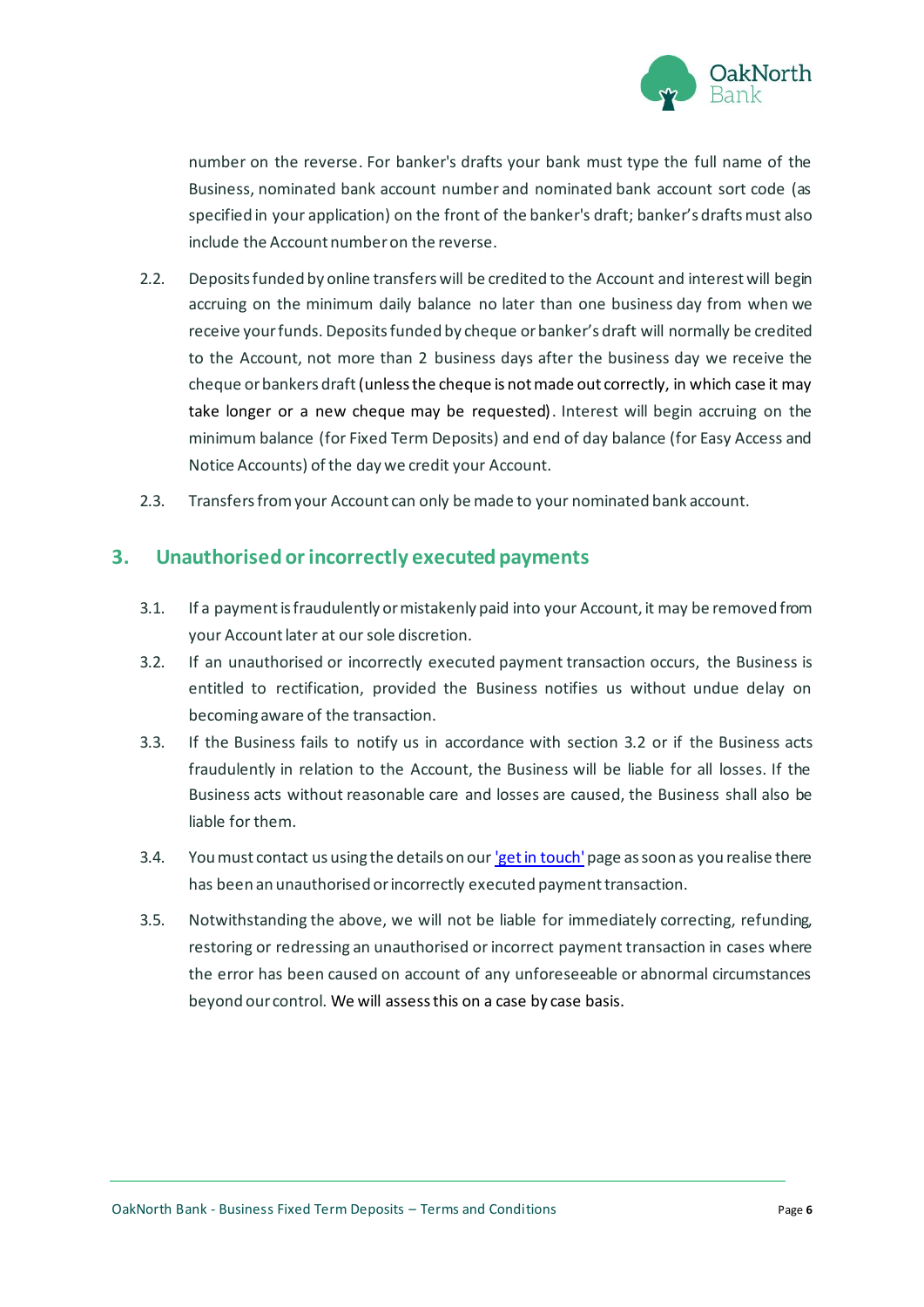

#### <span id="page-6-0"></span>**4. Security**

- 4.1. The Business must take, and shall ensure that all users take, all reasonable security precautions to prevent misuse of the Account and any security details (including account details, security codes or secure personal information) and any other reasonable requirements that we notify to the Business in writing from time to time which allow the Business or any users connected with the Account to gain access to the Account. Failure to take reasonable security precautions may result in access to the Account, or additional services, being blocked and the Business being liable for any and all losses in accordance with section 3.3. Reasonable security precautions include not disclosing any security details to anyone (except when confirming, registering or resetting the security details for the Business with us); not disclosing or writing down the security details in any way that can be understood by someone else; not choosing security details which are easy to guess; and ensuring the security details for the Account are kept private at all times.
- 4.2. If the security details for the Business are lost or stolen or any user connected with the Account thinks someone knows them or has used or tried to use them, the Business or the user must contact us immediately by calling us on 0330 380 1181 (Monday to Friday, 9am to 5pm) or by emailing us a[t businessdesk@oaknorth.co.uk](file:///C:/Users/stella.demades/AppData/Local/Microsoft/Windows/INetCache/Content.Outlook/BID6RVBX/businessdesk@oaknorth.co.uk).
- 4.3. The Business shall co-operate with us by providing information or other assistance in connection with the loss or misuse of the security details. We may also give the police information about the Business, the Account or any users connected with the Account which we consider relevant to assist with any investigation of criminal activity. In some instances, we may ask the Business to contact the police in connection with suspicious or criminal activity on the Account. The Business agrees to give us, the police and other investigative and law enforcement agencies, its reasonable co-operation, if asked to do so.

#### <span id="page-6-1"></span>**5. Liability**

- 5.1. If the security details of the Business (including personal data of any user connected with the Account) are used with permission by someone else or because the Business (or any user connected with the Account) acted fraudulently or failed to take reasonable security precautions (see section 4), or if the Business (or any user connected with the Account) deliberately or with gross negligence failed to inform us of the loss, theft, misuse or suspected misuse of any of the security details of the Business (including personal data of any user connected with the Account), the Business shall be liable for all losses.
- 5.2. Subject to section 5.1 the Business will not be responsible for any losses for abuse of the security details for the Business (including personal data of any user connected with the Account) after we have been informed in the manner set out in section 4 of their loss, theft, misuse or suspected misuse.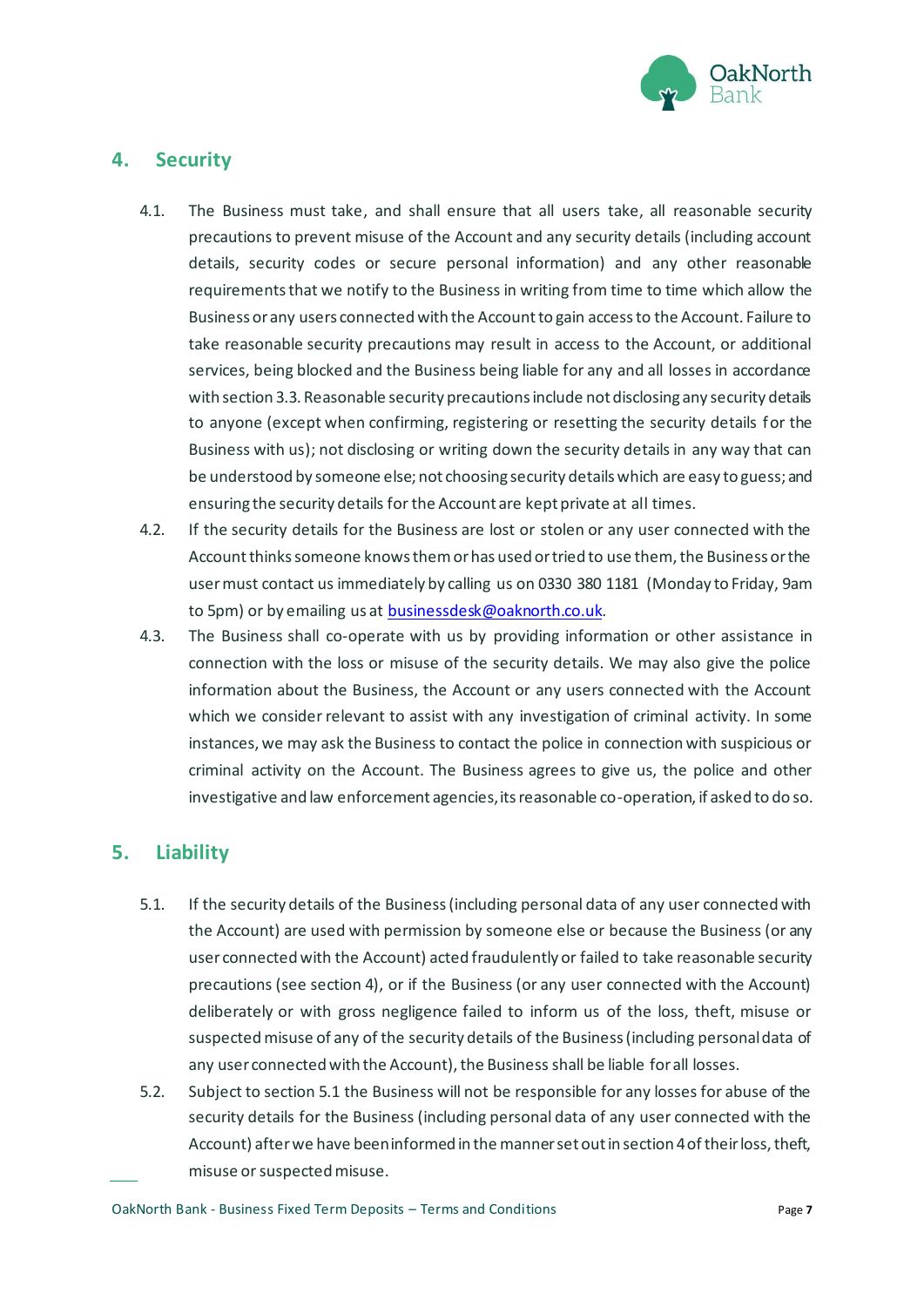

- 5.3. If the Business has any reason to think we have made an error, we must be told as soon as possible. If we make an error in administering the Account, as soon as possible after becoming aware, we will tell the Business and put it right, restoring the Account to the state it would have been in had the error not taken place. In resolving any error, the Business agrees that we may make the necessary correcting entry(ies) to the Account without having to seek prior approval of the Business. Notwithstanding the above, we will not be liable for correcting an error in cases where the error has been caused on account of any unforeseeable or abnormal circumstances beyond our control.
- 5.4. Nothing in the Agreement limits or excludes either party's liability for death or personal injury caused by negligence or for fraud.
- 5.5. If the Business is a Micro-enterprise, nothing in the Agreement limits or excludes our liability to the Business under the Regulatory System.

#### <span id="page-7-0"></span>**6. Statements**

- 6.1. A statement will be available via online banking.
- 6.2. The Business agrees to regularly check their statement and tell us as soon as possible if it thinks there has been a mistake. If the Business does this, we will investigate. If we need more information to carry out our investigations, we will tell the Business, and the Business agrees to take reasonable steps to give us what we need. When we have completed our investigations, we will tell the Business what we found, and what action we are proposing to take.
- 6.3. We can make available to the Business any further information which we hold in relation to any transaction on the Account and this can be requested b[y contacting us.](https://www.oaknorth.co.uk/resources/get-in-touch/)

#### <span id="page-7-1"></span>**7. Responsibilities of the Business**

- 7.1. The Business must notify us immediately of any changes relevant to the Agreement, including (but not limited to): the name of the Business, address, email address, telephone number, tax residency status, business activities and changes in the details of any of the directors or shareholders (in the case of limited companies), members (in the case of limited liability partnerships) or other users connected with the Account. In certain cases, we may require additional documentary evidence.
- 7.2. If we are asked to accept instructions by email (and signed attachment in whatever format) or by telephone or in writing then, if we agree to do so, the Business agrees to indemnify us from and against all actions, proceedings, claims and demands which may be brought against us and all losses, costs, charges, damages and expenses which we may incur or for which we may become liable because we acted on an instruction from the Business or a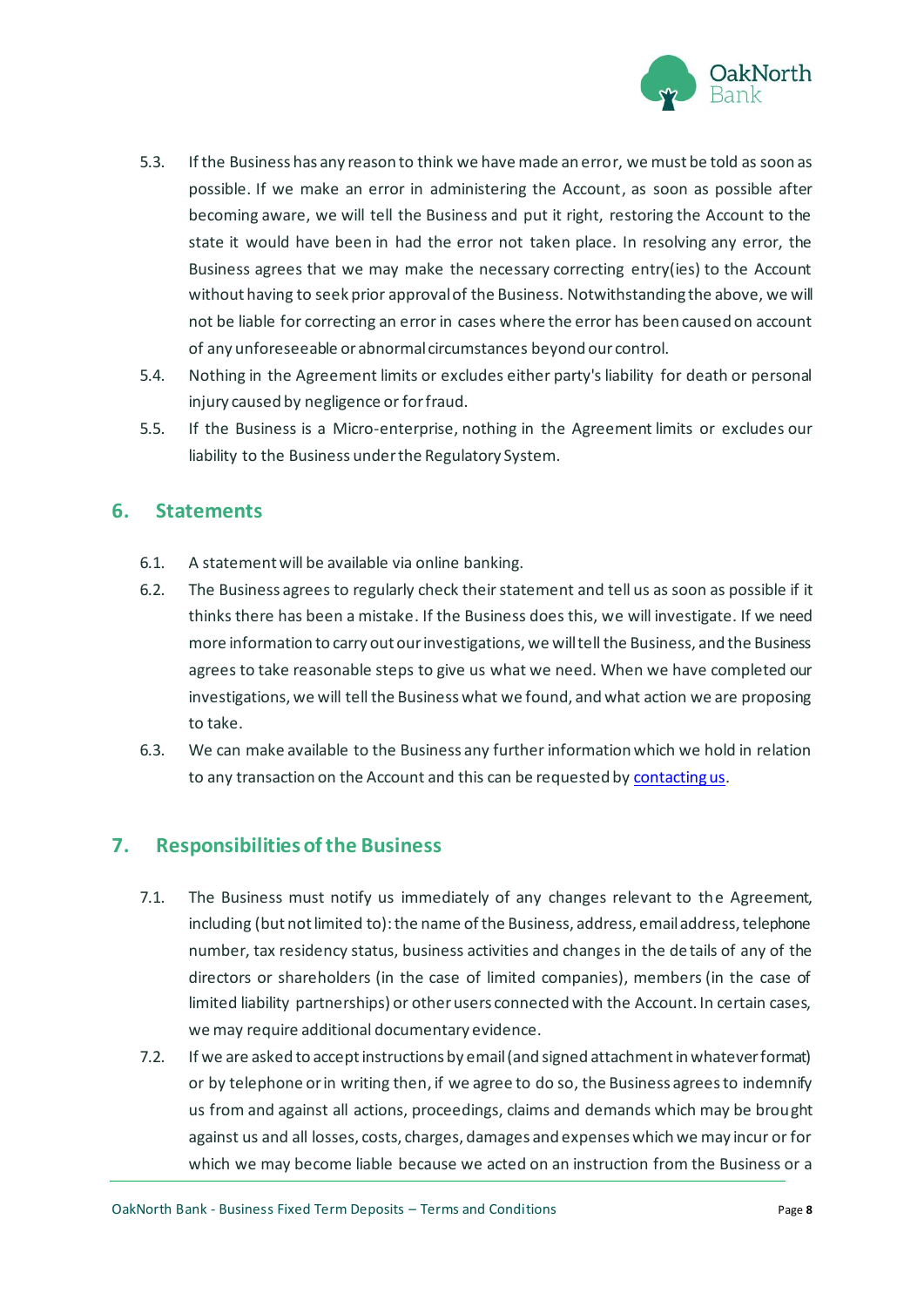

user connected with the Account (notwithstanding that any such instruction may not have been duly authorised by the Business). The Business will also reimburse us fully for legal fees and all other collection costs and expenses incurred in the enforcement of this indemnity. We will, however, follow our security verification and identification procedures before acting on any such instruction as described in this section.

7.3. In order to comply with OakNorth's legal or regulatory requirements, we may, from time to time, request additional information from you in relation to your business, directors, shareholders, designated members, business activity or the operation of your Accounts. You must provide us with any information that we request in order to satisfy these requirements.

#### <span id="page-8-0"></span>**8. Set Off**

- 8.1. For Businesses which are also OakNorth's loan customers, we may at any time with no notice, set off any matured obligation due from the Business to us against any obligation owed by us to the Business, including sums standing to the credit of any Account of the Business.
- 8.2. The nature and extent of the right to set-off would be any matured obligations (being a loan repayment) due from the Business to us against any obligation (being business deposit account) owed by us to the Business.

#### <span id="page-8-1"></span>**9. Changes to our service or these conditions**

- 9.1. We may make changes to the services or these General Terms and Conditions for the following reasons which will apply automatically:
	- 9.1.1. To make these Terms & Conditions easier to understand or fairer to the Business.
	- 9.1.2. To correct non-material mistakes, ambiguities, inaccuracies or omissions where it is reasonable to do so or as a result of customer feedback.
	- 9.1.3. To make improvements to the services we provide which are of benefit to the Business.
	- 9.1.4. To reflect changes in security design or technology at no increased cost to the Business.
	- 9.1.5. To respond to changes in the Regulatory System, codes of practice, industry-wide practices, court or ombudsman decisions or new regulatory practice.
	- 9.1.6. If we reasonably believe the change is necessary in the interests of our customers and us.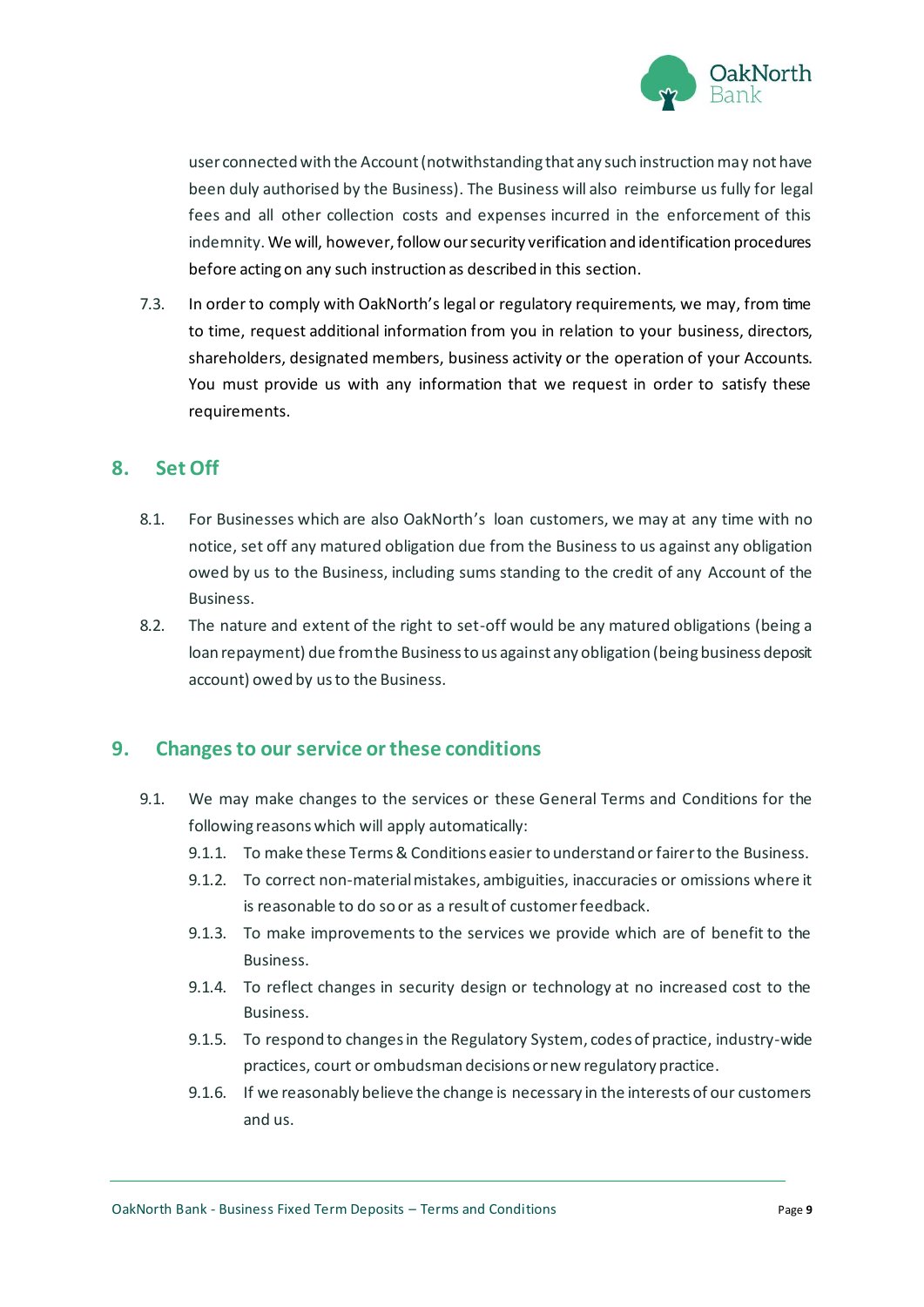

- 9.1.7. In all such cases we shall promptly notify the Business of such changes. If we make changes related to 9.1.3, 9.1.4, 9.1.5 or 9.1.6, we shall notify the Business of such changes after they have been made.
- 9.1.8. If we make changes related to 9.1.1 and 9.1.2, the Business can view the most recent General Terms and Conditions by looking on th[e OakNorth website.](https://www.oaknorth.co.uk/terms-and-conditions)
- 9.2. For all other changes that we consider to the Business's detriment, we will notify it no less than 30 days in advance of the change taking effect. The Business will have the option to close the Account immediately (regardless of any notice period or fixed term) and cancel the agreement (without charge) before the changes come into effect. If the Business does not notify us of their refusal to accept the change before the date that the change takes effect, we will assume that it accepts the changes we have made. This would apply, but not limited, to the following:
	- 9.2.1.To take account of any change in our ownership or to reflect a reorganisation of our business as a result of it being acquired or merging with another bank or organisation to make sure that our customers and the customers of the other organisation are treated in a similar way if they have a similar product.

#### <span id="page-9-0"></span>**10. Fraud prevention agencies**

- 10.1. If false or inaccurate information is provided orfraud is identified or suspected, details may be passed to fraud prevention agencies without notice to you. Law enforcement agencies may access and use this information.
- 10.2. We and other organisations may also access and use this information to prevent fraud and money laundering, for example when checking deposit applications.
- 10.3. We may access and use information recorded by fraud prevention agencies from other countries.
- 10.4. If you would like contact details for the credit reference and fraud prevention agencies we use, please [contact us.](https://www.oaknorth.co.uk/resources/get-in-touch/)

#### <span id="page-9-1"></span>**11. Customer Communications**

- 11.1. If the Business (or any users connected with the Account) emails us, or gives us an email address, we will keep a record of it and the Business (and users connected with the Account) agree to communications being sent to it at that address. We will not give any email address relating to the Business or any users connected with the Account to any unauthorised third parties.
- 11.2. However, if the Business (or any users connected with the Account) sends us an email, please remember that it will be unsecure and could be intercepted. Accordingly, please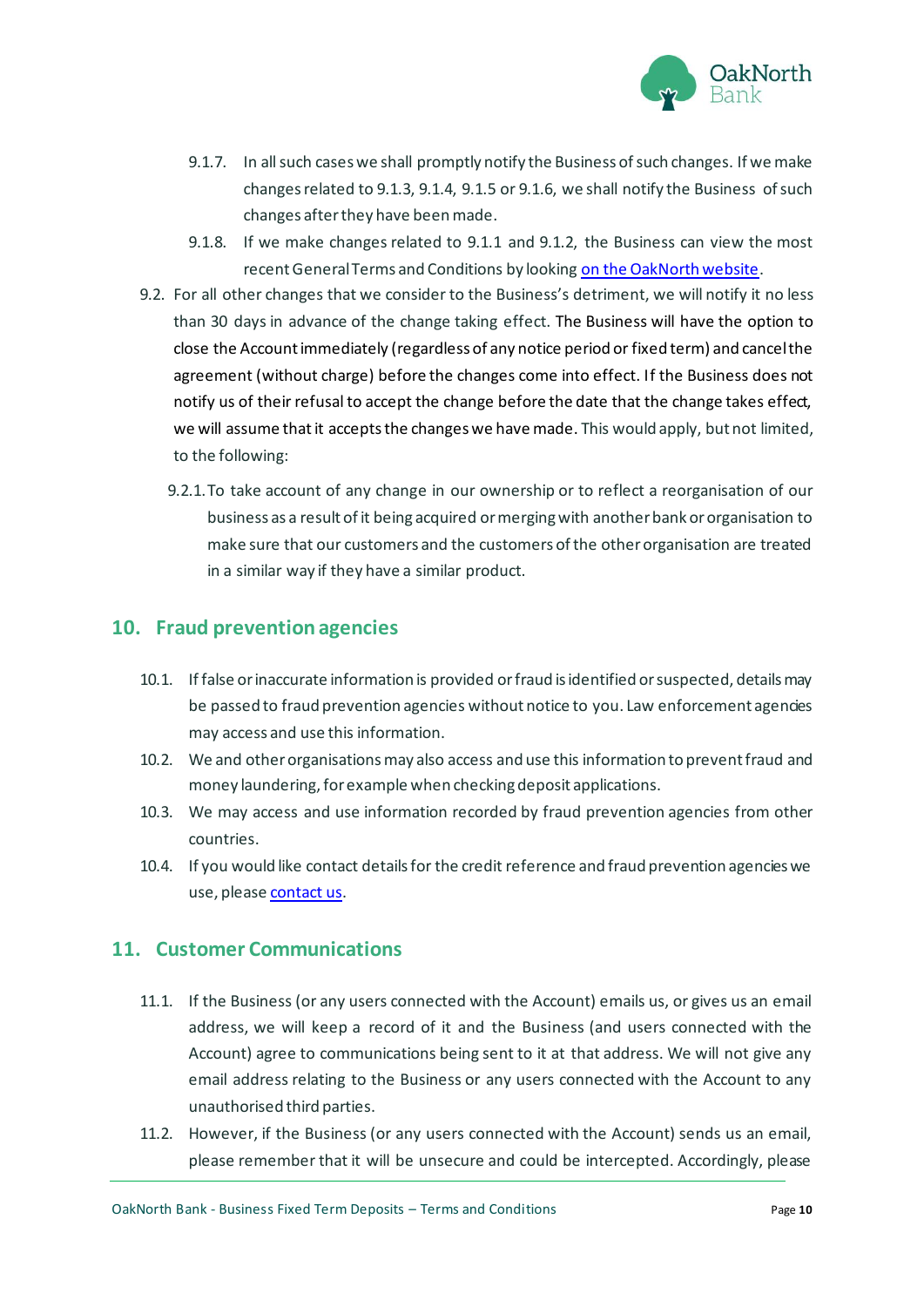

keep the amount of confidential information included to a minimum. We will do likewise when we reply.

#### <span id="page-10-0"></span>**12. Information and monitoring**

12.1. We may monitor or record calls, emails, text messages or other communications in accordance with applicable laws. Such recording or monitoring may take place for business purposes such as quality control and training, prevention of unauthorised use of our telecommunication systems and website, ensuring effective systems operation, prevention or detection of crime, and protection of confidential information relating to the Business (including personal data of any user connected with the Account). Please see our Privacy Notice, a link to which can be found at section 16.1 for more information.

#### <span id="page-10-1"></span>**13. Other Important Information**

- 13.1. It is our aim to ensure a complete service at all times, but we will not be responsible when failure is caused by circumstances beyond our control or which we could not reasonably have foreseen.
- 13.2. OakNorth is covered by the Financial Services Compensation Scheme ( "FSCS" or the "Scheme"). The Scheme will pay compensation of up to £85,000 ( "Scheme Limit") which may be updated from time to time, to eligible depositors if we cannot meet our financial obligations to them. See the **FSCS eligibility criteria** to find out whether the Business is covered by the FSCS in such an event. Any eligible deposits the Business holds above the Scheme Limit are unlikely to be covered.
- 13.3. For further information about the compensation provided by the FSCS (including the amounts covered and eligibility to claim) please contact us, or refer to the FSCS website www.FSCS.org.uk or contact the FSCS on 020 7741 4100 or 0800 678 1100, at ICT@fscs.org.uk or at Financial Services Compensation Scheme, 10th Floor Beaufort House, 15 St Botolph Street, London, EC3A 7QU. Please note, only compensation related queries should be directed to the FSCS.
- 13.4. We may transfer our rights and/or responsibilities under the Agreement to any person in situations such as those mentioned in section 9.2.1 if:
	- 13.4.1 We reasonably believe such person is capable of performing our responsibilities; and
	- 13.4.2 That other person is authorised to accept deposits and writes to the Business and undertakes to carry out all our duties and obligations under the Agreement. If it does so, the Business agrees that we will be released from all those duties and obligations and shall have no further liability to the Business.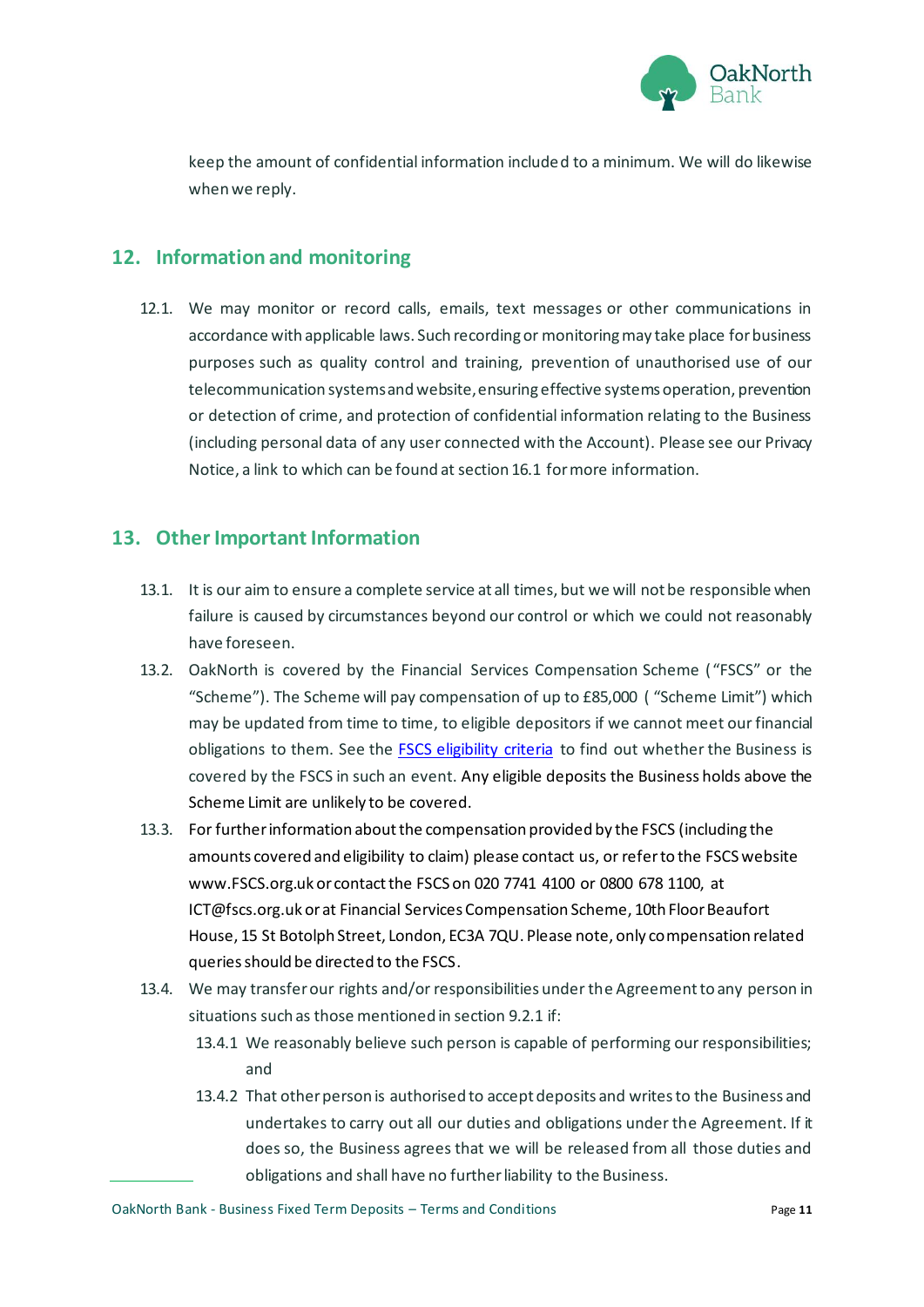

- 13.5. The Business shall not transfer any of its rights or responsibilities under the Agreement to any third party.
- 13.6. If we believe that the Business has tax obligations in other countries, we may disclose information about the Business or its organisation directly to those tax authorities or to HM Revenue & Customs, which may share the information with the other tax authorities.
- 13.7. Please further note that OakNorth holds monies as banker and not as a trustee under the client money rules, and consequently operates under the exemption given to banks in the rules set out in the Financial Conduct Authority's Client Assets Sourcebook. In the unlikely event that OakNorth fails, the client money distribution rules will not apply to these sums and the Business will not be entitled to share in any distribution under the client money distribution rules. For the avoidance of doubt, in the event that OakNorth fails, eligible deposits are still covered under the FSCS scheme as per section 13.2.

#### <span id="page-11-0"></span>**14. Contacting us**

14.1. We can be contacted by email, by phone or in writing. Please refer to our website for our [contact details.](https://www.oaknorth.co.uk/resources/get-in-touch/) If you have any difficulty with hearing or speech, we can accept calls from you when you use the Next Generation Text (NGT) Service. Please visi[t NGT](http://ngts.org.uk/) to see all the ways you can use this service.

#### <span id="page-11-1"></span>**15. Complaints**

- 15.1. Please visit [https://www.oaknorth.co.uk/complaints/](https://www.oaknorth.co.uk/complaints) for details of our complaints procedure. If the Business (or any user connected with the Account) would like to contact us to discuss or make a complaint, please call, email or write to our Customer Services Team using th[e contact details](https://www.oaknorth.co.uk/resources/get-in-touch/) on our website.
- 15.2. The Financial Ombudsman Service is an independent organisation which settles complaints that consumers and financial businesses have not been able to resolve between themselves. The service is free and easy-to-use. To find out more about the service, visit [www.financial-ombudsman.org.uk](http://www.financial-ombudsman.org.uk/)
- 15.3. We always endeavour to reply to complaints within two or three business days. If for some reason we have not been able to resolve the complaint within eight weeks, or the Business is not satisfied with the resolution, the Business may be entitled to refer its complaint to the Financial Ombudsman Service. The Financial Ombudsman Service will not usually accept or consider a complaint (a) until we have issued our final response; or (b) more than six months after we have issued our final response to the complaint.
- 15.4. The Financial Ombudsman Service can be contacted by writing to: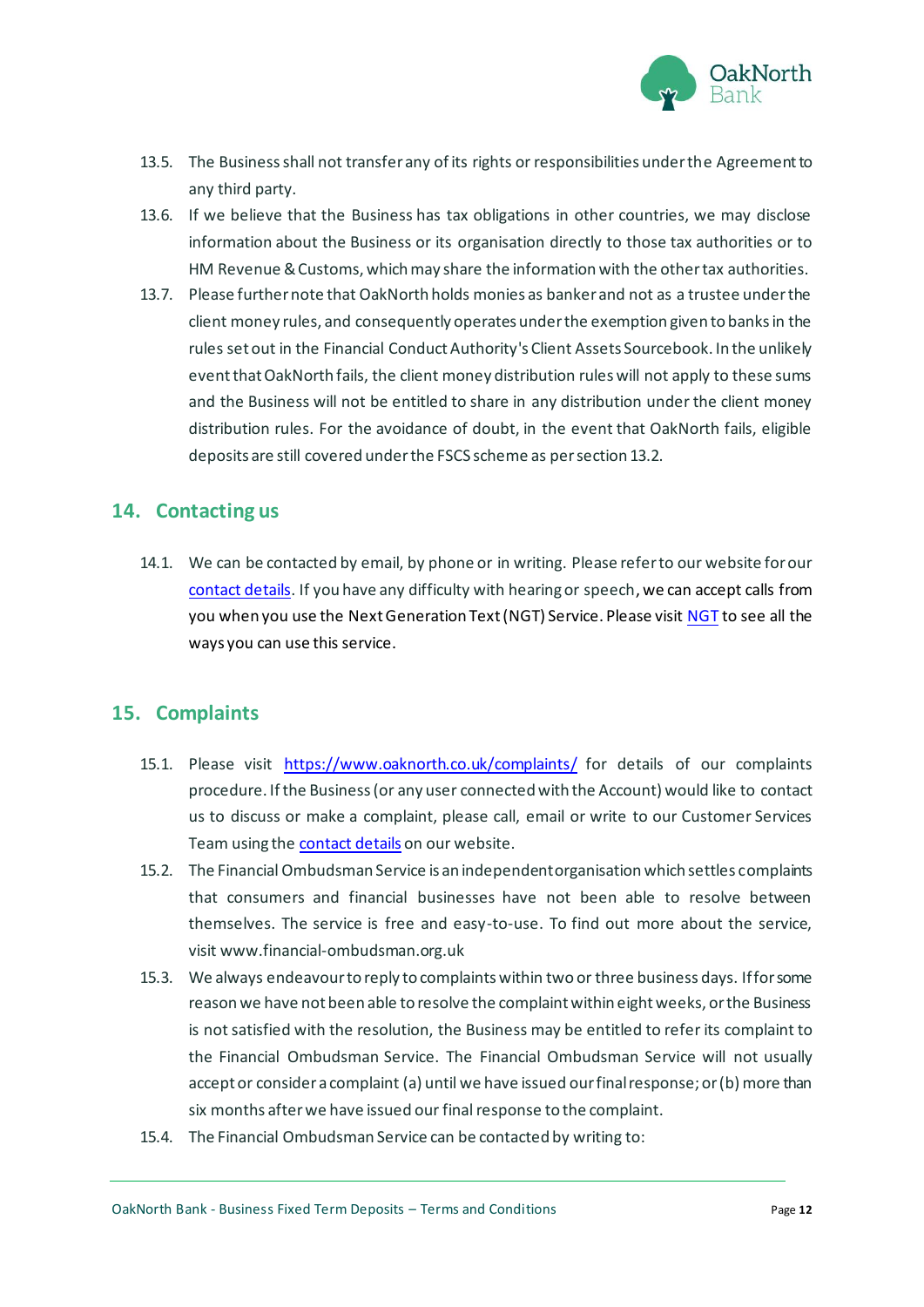

The Financial Ombudsman Service Exchange Tower London E14 9SR Alternatively, you can call themon 0800 023 4567.

#### <span id="page-12-0"></span>**16. Data Protection**

16.1. We are committed to protecting the personal information related to users connected with the Account. Please refer to the [OakNorth Privacy Notice](https://www.oaknorth.co.uk/privacy-notice/privacy-notice-deposit-products/) on our website which describes what personal information we collect relating to users connected with the Account and how this information will be used. Th[e Privacy Notice](https://www.oaknorth.co.uk/privacy-notice/privacy-notice-deposit-products/) is to be read in conjunction with these General Terms and Conditions.

#### <span id="page-12-1"></span>**17. Law and Jurisdiction**

17.1. These General Terms and Conditions shall be governed by and construed in accordance with English law. Without prejudice to section 15, the parties hereby submit to the exclusive jurisdiction of the English courts in respect of any dispute or matter arising out of or connected with these General Terms and Conditions.

#### <span id="page-12-2"></span>**18. Language**

- 18.1. These General Terms and Conditions are available only in English and all communications from us will be in English.
- 18.2. We will only accept communications and instructions from customers in English.

#### <span id="page-12-3"></span>**19. Dormant Accounts**

- 19.1. If we lose contact with you despite repeated attempts through all possible channels (i.e. phone, email or post) for three years (in case of Fixed Term Deposits- three years after maturity), we may treat your Account as being inactive to help mitigate the risk of fraudulent activity. This means that we will stop contacting you.
- 19.2. To reactivate your Account, you can contact us using the details on our '[get in touch](https://www.oaknorth.co.uk/resources/get-in-touch/)' page. For identification purposes, the registered director as per Companies House is required to provide proof of identification and proof of address.Details of which documents we accept can be found on the '[Identification Requirement](https://www.oaknorth.co.uk/identification-requirements/)' page on our website and how to get them certified can be found on the '[Certifying Document](https://www.oaknorth.co.uk/certifying-documents/)' page on our websit[e.](https://www.oaknorth.co.uk/certifying-documents/)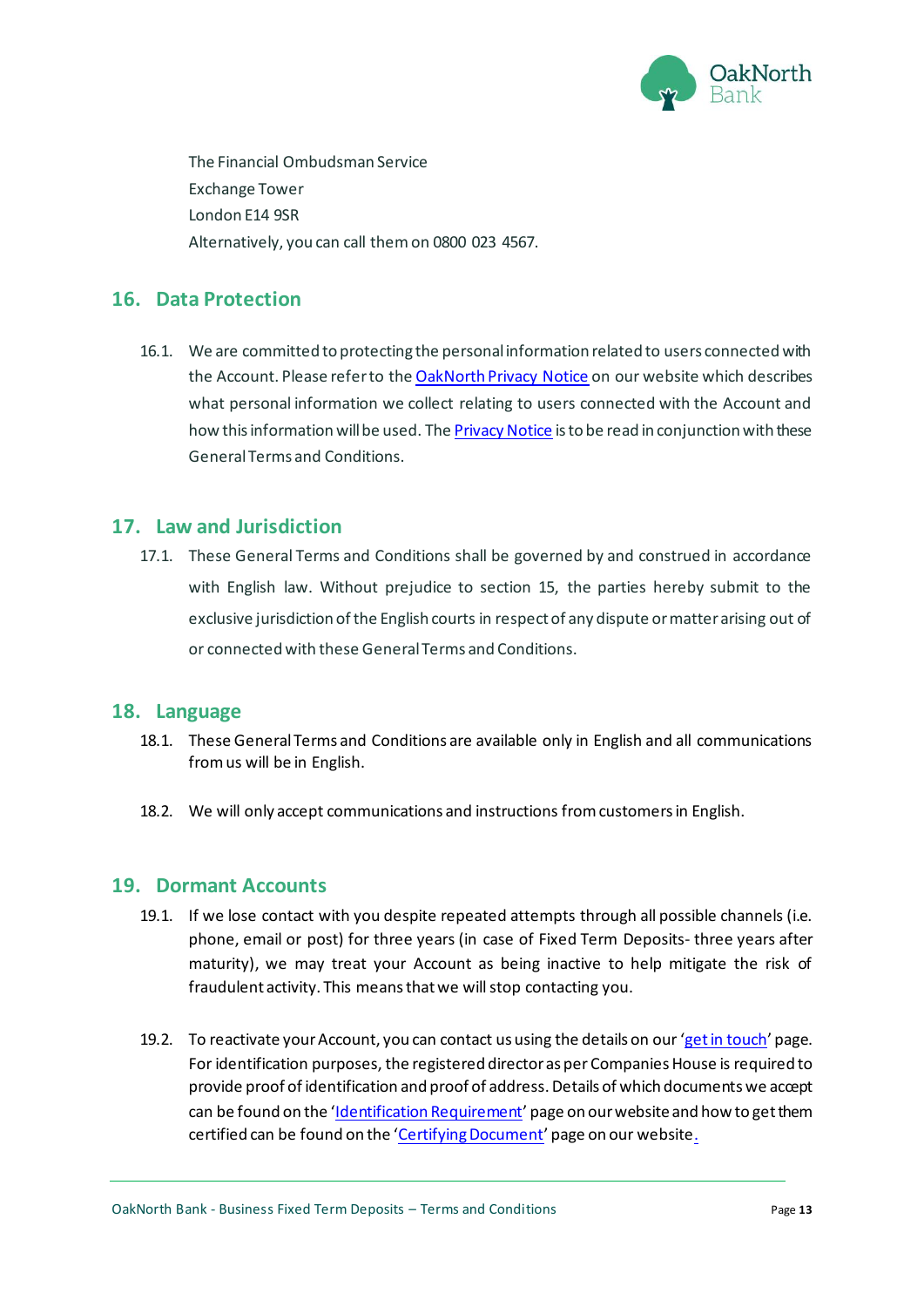

- 19.3. If a total period of fifteen years has passed with no contact from you, your Account will be considered as dormant.
- 19.4. Once your Account has become dormant, we reserve the right to transfer the funds to an authorised reclaim fund. A reclaim fund is a separate organisation authorised to accept unclaimed money in 'dormant' bank Accounts which is distributed for the benefit of the community, while protecting the rights of customers to reclaim their money. You will be entitled to claim your money back from the reclaim fund. You can contact us using the details on our ['Get in touch'](https://www.oaknorth.co.uk/resources/get-in-touch/) page to reclaim your funds. OakNorth will handle the claim for repayment as an agent of the reclaim fund.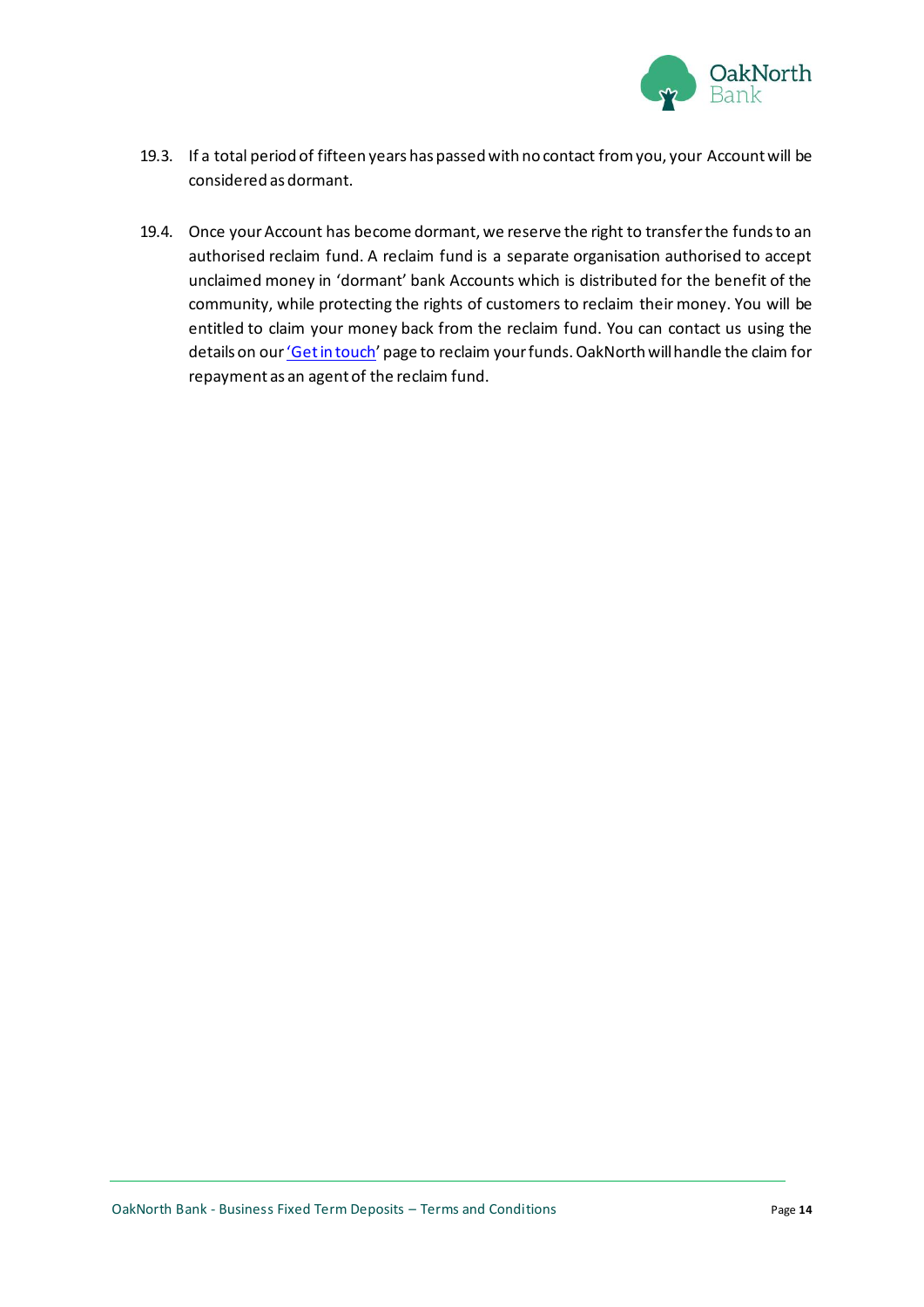

## <span id="page-14-0"></span>**Business Fixed Term Deposits– Specific Terms and Conditions**

#### **Specific (Additional) Terms and Conditions which apply to Fixed Term Deposit Products**

These Specific (Additional) Terms and Conditions apply in addition to the General Terms and Conditions unless stated otherwise. "Account" in these Specific (Additional) Terms and Conditions means a Business Fixed Term Deposit Account only. Terms not defined herein shall have the same meaning as contained in the General Terms and Conditions.

#### <span id="page-14-1"></span>**20. Account**

- 20.1 Each deposit from a Business shall constitute a single Account. That said, a Business may hold multiple Accounts at any time subject to conditions in section 1.10 of the General Terms and Conditions(relating to the maximum aggregate balance that the businessmay deposit with us).
- 20.2 The Account is for a fixed period of time, as selected by the Business on the online application form, commencing on the day the Account is funded. We will confirm the date of maturity of the Account by sending an e-mail to the e-mail address nominated by the Business and notifying the Business that the Account has received funds. The notification email will include the Account number, amount invested, interest rate applied and the maturity date for the Account.
- 20.3 The Business cannot close or make withdrawals from the Account during the term of the Account as referred to in section 20.2.
- 20.4 If the Business funds the Account using a cheque, and the cheque does not clear, the Account will be deactivated and we may ask for an alternate means of payment.

#### <span id="page-14-2"></span>**21. Maturity**

- 21.1 30 days before the Account reaches maturity and then every 7 days till it matures, we will send an email to the Business to confirm the date when the Account will mature, and to tell the Business about the options available to it at that time.
- 21.2 The Business will need to submit maturity instructions by logging into their Account through online banking. The options that are available are:
	- 21.2.1 Transfer the whole of the Account balance (principal and interest) to the nominated UK bank account the Business used to fund the account;
	- 21.2.2 Reinvest the principal in another available deposit product with us, and transfer the interest accrued to the nominated UK bank account the Business used to fund the Account;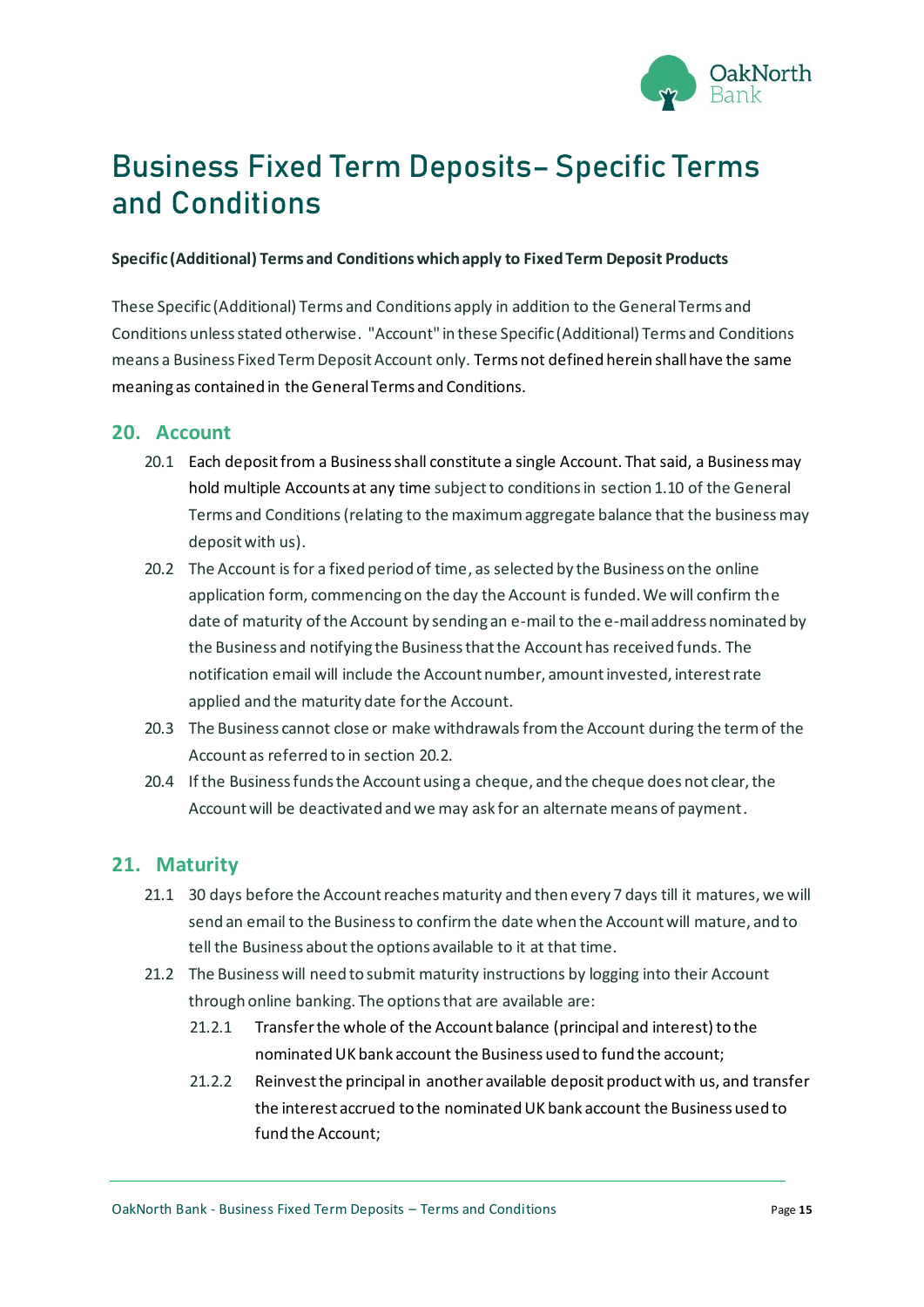

- 21.2.3 Reinvest the Account balance (principal and interest) in another available deposit product with us adhering to the maximum limit permitted in OakNorth Accounts (as per clause 1.10 of the General Terms and Conditions); or
- 21.2.4 Reinvest a portion of the principal to be specified by the Business in another available deposit product with us and have the remainder of the principal and interest paid in the nominated UK bank account the Business used to fund the Account.
- 21.3 If we do not receive instructions from the Business before the Account maturity date, the total amount including interest will be automatically transferred to a variable rate Business Easy Access Deposit Account with us and we will email the Business(using the contact details provided at the time of Account opening) the new account details on the day of account opening. If we do not offer a Business Easy Access Deposit Account on the Account maturity date, we will transfer the full amount of the Account balance (principal and interest) back to the nominated UK bank account from which the funds were sent by the Business when the Account was opened.
- 21.4 The Account will mature on a business day. If the maturity date falls on a non-business day (weekends and bank holidays) the date of maturity will be the next business day and any interest will continue to accrue for the additional day or days.

#### <span id="page-15-0"></span>**22. Interest rates**

- 22.1 The interest rates for the Account will be fixed by us when the Account is approved. (Unlessthe Regulatory System and law requires us to do something else), we will pay credit interest without deduction of tax. The Business is responsible for paying any tax which may be due.
- 22.2 We will calculate interest at the fixed rate stated in the Account opening confirmation email on the minimum daily balance in the Account. Interest will be accrued from the day we receive cleared funds into the Account.
- 22.3 We will pay interest to the Account on maturity.
- 22.4 An Account closing summary statementwill be issued to the Business on maturity via email.

#### <span id="page-15-1"></span>**23. Closing the Account**

- 23.1 This Agreement has a fixed term depending on the product selected by the Business. The Business cannot close the Account at any time between the date the Account has been funded and the 14-day cooling off period has passed (refer to Clause 24), and the date when the product matures, unless there are exceptional circumstances as reasonably determined by us under our sole discretion.
- 23.2 We shall be entitled (but not obliged) to return the funds, including interest up to that date, to you if you cease to be a UK-based business or if any of the directors or significant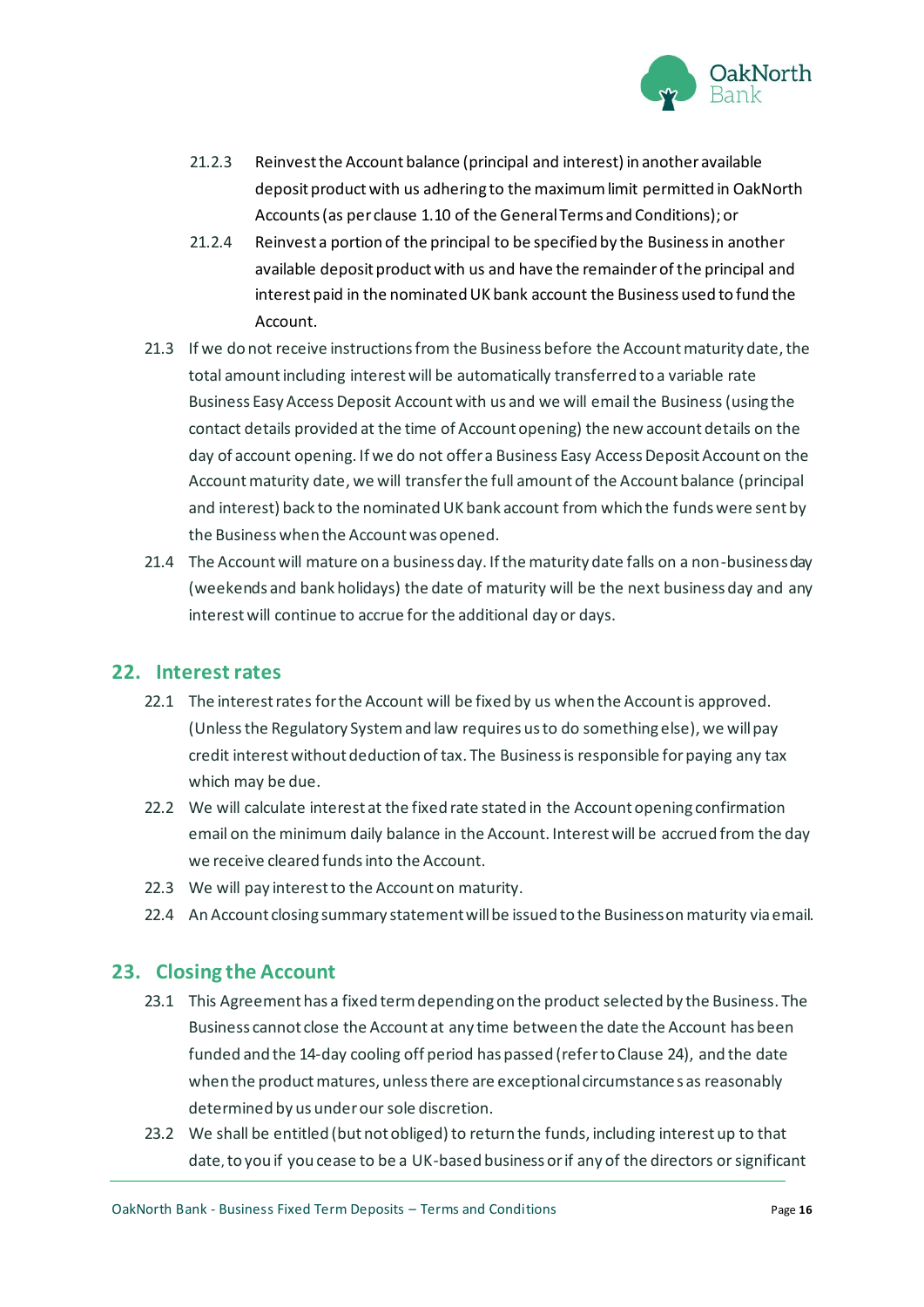

shareholders (in the case of limited companies) or members (in the case of limited liability partnerships) cease to be UK tax residents but remain directors or shareholders (in the case of limited companies) or members (in the case of limited liability partnerships) in the Business or if there is a breach of any term set out in this Agreement. We will revoke access to the Account for other users connected with the Account that are not directors or significant shareholders (in the case of limited companies) or members (in the case of limited liability partnerships), when they cease to be a UK tax resident.

23.3 If we do agree to cancel the Agreement prior to the date of maturity, we will transfer the principal and interest accrued up to the day of closure to the nominated UK bank account the Business used to fund the Account.

#### <span id="page-16-0"></span>**24. Right to cancel**

- 24.1 The Business has the right to cancel the agreement via email/phone (our contact details are available [on](https://www.oaknorth.co.uk/resources/get-in-touch/) our [website](https://www.oaknorth.co.uk/resources/get-in-touch/)) and close the account within 14 days from the date of your Account opening (when the Account is initially funded), or within 14 days of first receiving the Specific Terms and Conditions (if later).
- 24.2 If you exercise your right to cancel, we will return any money you have deposited with us to your nominated UK bank account. In the event of cancellation, you will not receive any interest. If you do not cancel within this period, you will be treated as being bound by the Agreement.

#### <span id="page-16-1"></span>**25. How to contact us**

25.1 You can contact us using the details provided on our **[website](https://www.oaknorth.co.uk/resources/get-in-touch/)**.